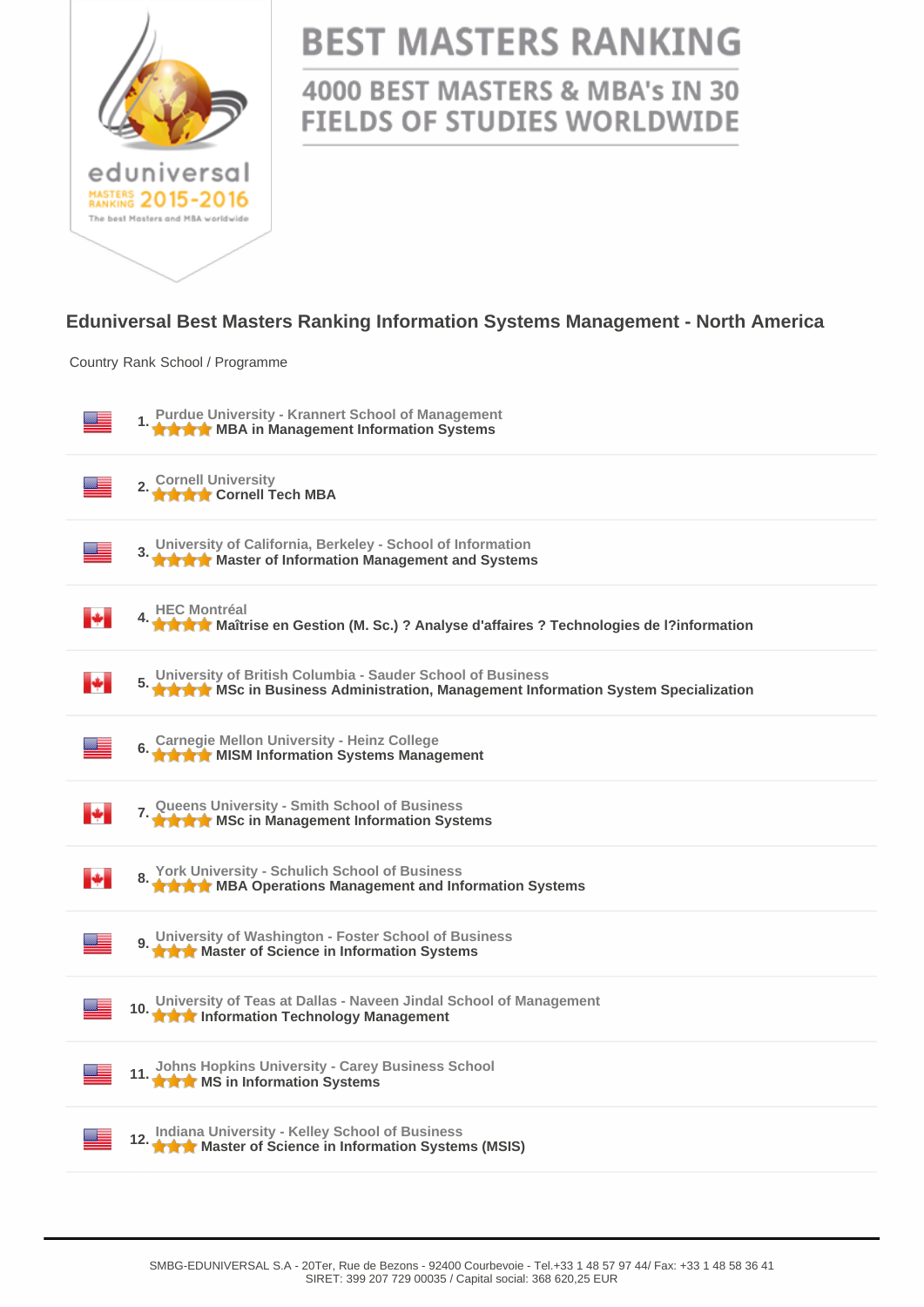|                                                                                                                                                       | <b>BEST MASTERS RANKING</b>                                           |
|-------------------------------------------------------------------------------------------------------------------------------------------------------|-----------------------------------------------------------------------|
|                                                                                                                                                       | 4000 BEST MASTERS & MBA's IN 30<br><b>FIELDS OF STUDIES WORLDWIDE</b> |
| eduniversal<br>MASTERS 2015-2016<br>The best Masters and MBA worldwide                                                                                |                                                                       |
|                                                                                                                                                       |                                                                       |
| Texas A&M University - Mays Business School<br>★★★ MS Management Information Systems                                                                  |                                                                       |
| 14. University of Ottawa - École des sciences de l?information<br>14. A A MSI Sciences de l'information                                               |                                                                       |
| 15. University of Cincinnati<br>15. A M Information Systems                                                                                           |                                                                       |
| 16. University of Maryland - Robert H. Smith School of Business<br>16. A A MBA Information Systems                                                    |                                                                       |
| University of Illinois - Gies College of Business<br>The MBA in Information Technology & Control                                                      |                                                                       |
| Arizona State University - W. P. Carey School of Business<br>★★★ MSc in Information Management (MSIM)                                                 |                                                                       |
| University of Florida - Warrington College of Business<br>Art A Master of Science in Information Systems and Operations Management (MSISOM)           |                                                                       |
| 20. George Washington University - The George Washington University School of Business<br>20. A A Master of Science in Information Systems Technology |                                                                       |
| 21. Université Laval - Faculté des sciences de l'administration<br>21. A A gestion des technologies de l?information                                  |                                                                       |
| 22. Rutgers Business School ? Newark and New Brunswick<br>22. A A Master of Information Technology and Analytics Program                              |                                                                       |
| Michigan State University - Eli Broad College of Business<br>★★★ Master of Science in Accounting - Information Systems concentration                  |                                                                       |
| 24. Brigham Young University - BYU Marriot School<br>24. A Master of Information Systems Management (MISM)                                            |                                                                       |
| 25. Rochester Institute of Technology<br>25. A A Master of Science in Business Analytics                                                              |                                                                       |
| Bentley University - Graduate School of Business<br>★★★ MS in Information Technology                                                                  |                                                                       |
|                                                                                                                                                       |                                                                       |